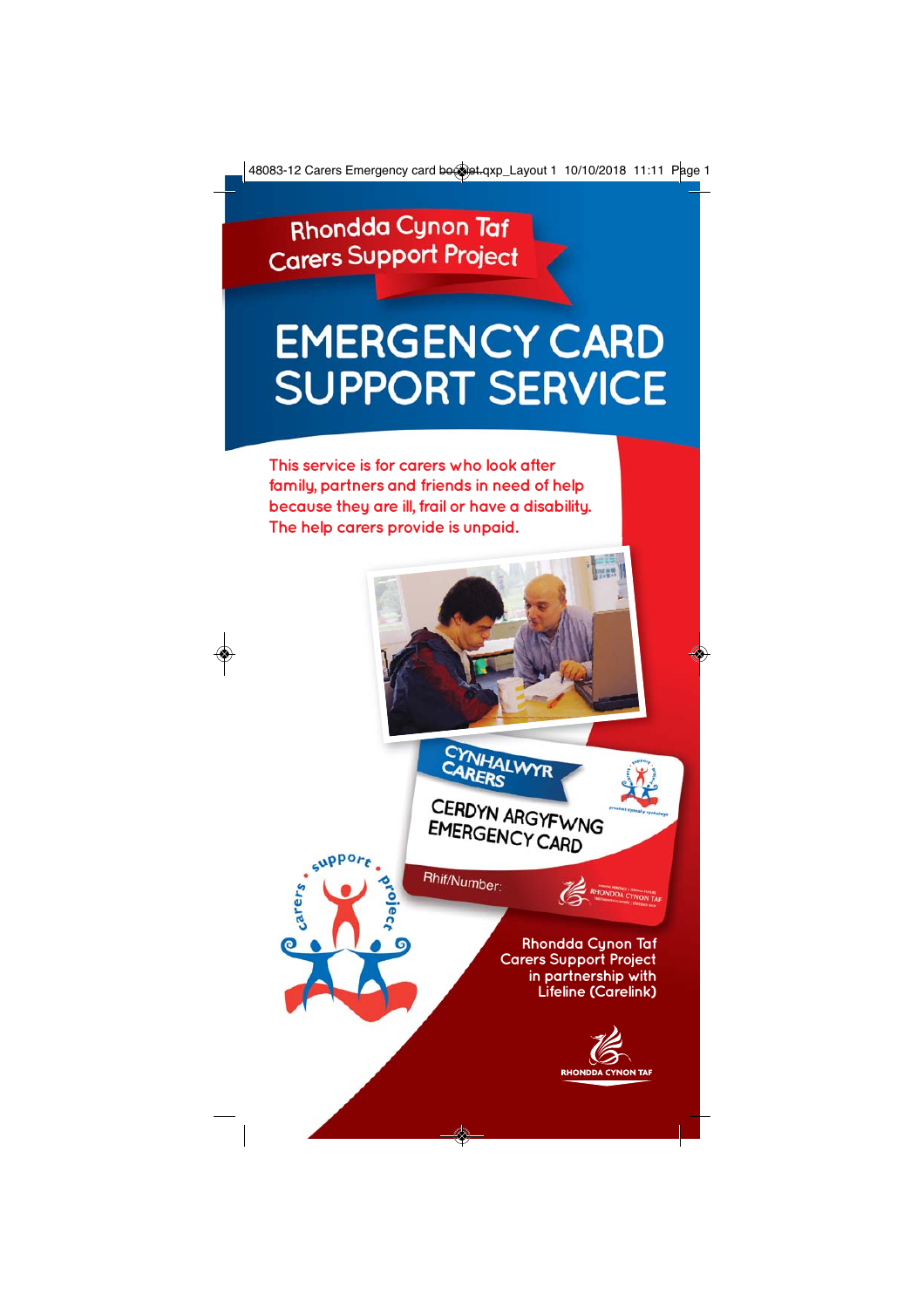# Do you worry about what would happen to the person you look after if you were suddenly taken ill or had an accident?

If the answer is YES then the Rhondda Cynon Taf Carers Emergency Card Support Service may help to ease your concern.

# What is the Carers Emergency Card?

It is a credit card size card that you can carry with you at all times. It is used as an instant source of identification in case of accident or sudden illness. The Council's Carelink Service will hold your registration number and details where help can be co-ordinated to assist you both, while you are receiving attention. By making a brief phone call help can be summoned for the person you look after. Carelink is staffed 24 hours a day 365 days of the year.

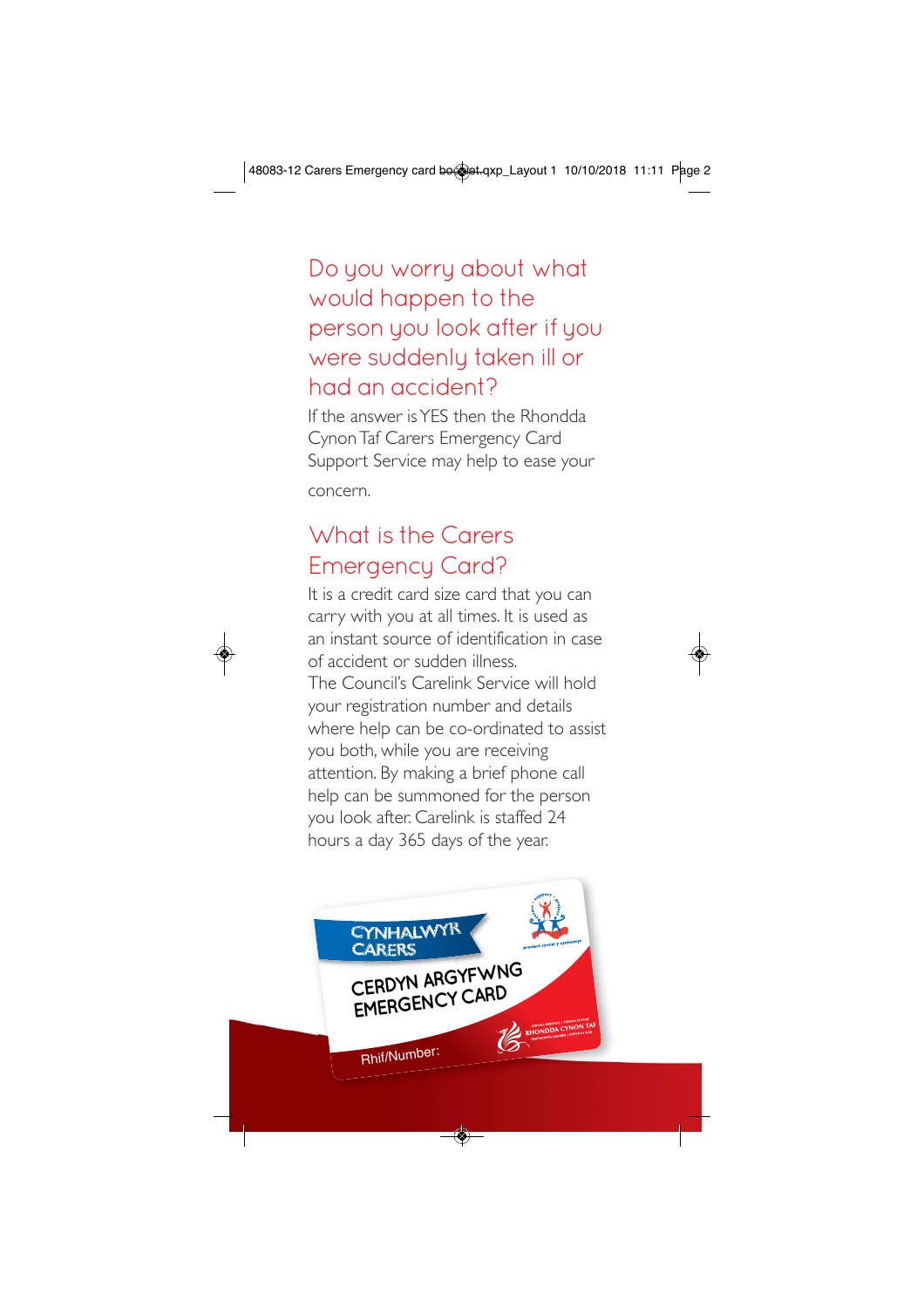# What is Carelink?

Carelink is a vital lifeline for people who are elderly, frail, disabled, who need reassurance, or are convalescing at home. Carelink offers a lifeline to people, allowing them to maintain their independence living at home. It means peace of mind, knowing that someone is at

hand if anything should happen.

# Why was the Emergency Card Support Service developed?

It was requested by local carers who were concerned about what would happen if they were out alone and had an accident or suddenly became ill. They wanted a service that would give them peace of mind and access to 24-hour, seven days a week assistance. They also wanted a service that ensured maximum security for the people they were looking after.

#### How does the service operate?

You register with the service by completing an enrolment form and sending it to the Carers Support Project. This form holds information about you, the person you look after and the action that needs to be taken in the event of an emergency. Carelink who are partners in the service, hold this information. You are then issued with the emergency card.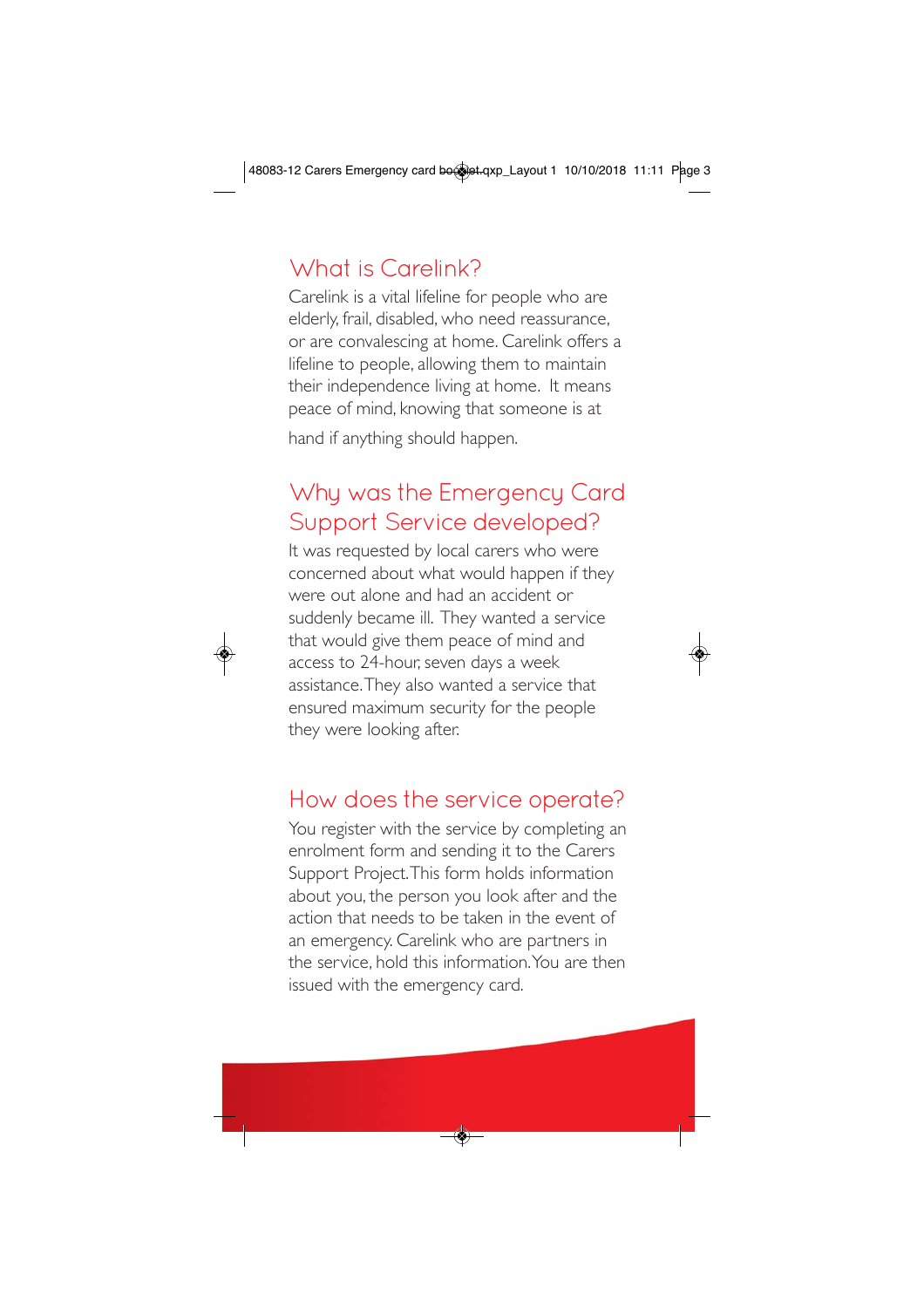# Is it a safe system?

The system is confidential. No personal details are held on the card, so that all identities are protected. The only means of identification is the number on the card. In an emergency Carelink responds by carrying out the instructions on the enrolment form.

#### Does the service work?

Yes, similar schemes are in operation elsewhere in Wales and carers like and use them. It is a simple and easy to use service and has proved successful in ensuring that help is quickly available when needed.

#### What are the benefits to Carers?



Carers are offered 24 hours a day emergency cover if they have an accident or sudden illness



Carers feel less anxious and more free to go out



Carers have peace of mind if something happens to stop them getting home.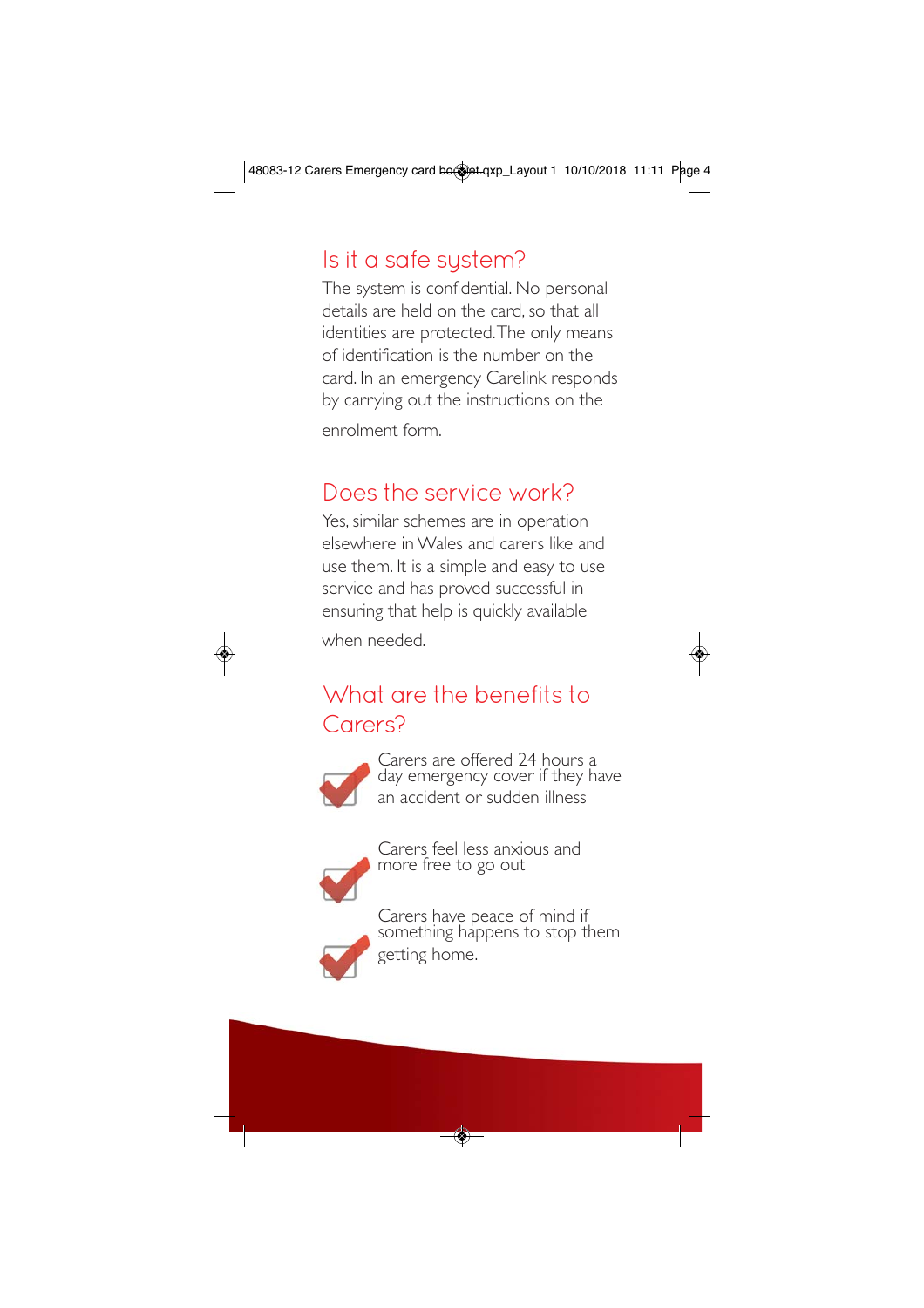#### How do I join the service?

You can join the service by completing an enrolment form, which can be obtained from:

# **CARERSLINE FREEPHONE (MON - FRI)** 0808 100 1801

Email: carerssupportproject@rctcbc.gov.uk

#### or by writing to:

Carers Support Project 11-12 Gelliwastad Road, Pontypridd CF37 2BW

01443 281463

#### What next?

Return your completed form to the Carers Support Project. On receipt of your form, the Carers Support Project will issue you with a card. Your form will then be sent to Carelink.

You are then registered with the service.